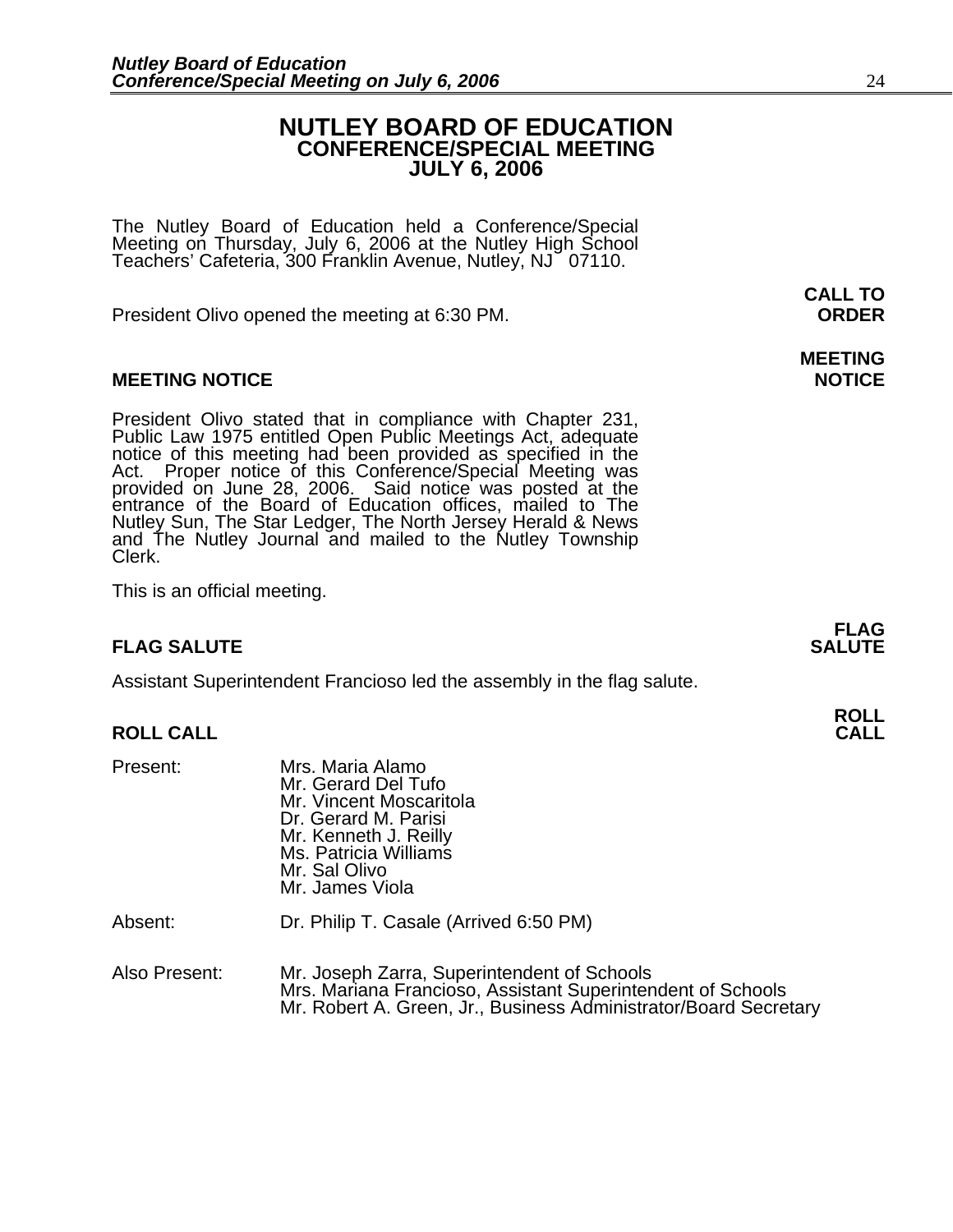# **MOTION TO ADJOURN TO EXECUTIVE SESSION**

At 6:32 PM Trustee Viola moved and Trustee Alamo seconded the following resolution:

WHEREAS, the Board of Education will be discussing matters exempt from public discussion pursuant to N.J.S.A. 10:4-12,

NOW, THEREFORE, BE IT RESOLVED that the Board of Education adjourn to closed executive session at this time to discuss personnel and legal matters, and

BE IT FURTHER RESOLVED that the results of the discussions will be made public by inclusion on the agenda of a subsequent meeting of the Board of Education or when the reasons for discussing such matters in closed session no longer exist.

The motion was unanimously approved by voice vote.

# **RECONVENE MEETING RECONVENE**

At 7:45 PM Trustee Reilly moved, Trustee Viola seconded, and the Board unanimously approved by voice vote a motion to reconvene the open public meeting.

# **HEARING OF CITIZENS (Resolutions # 1 –3 Only) OF CITIZENS**

Resident Debbie Russo asked how many resolutions would be voted on at this meeting.

President Olivo responded to her question.

## 1. **BOARD POLICY- First Reading POLICY POLICY**

Trustee Del Tufo moved, and Trustee Moscaritola seconded, the following resolution. Upon being put to a roll call vote the resolution was approved.

BE IT RESOLVED that the Board approves the following new Board Policies at this first reading which is on file in the Business Administrator's office:

| <b>Policy #5300</b> | Use of Defibrillator                              | Schedule A |
|---------------------|---------------------------------------------------|------------|
| <b>Policy #5530</b> | Substance Abuse                                   | Schedule B |
| Policy #5530.1      | <b>Student Random Alcohol</b><br>and Drug Testing | Schedule C |

**ADJOURN EXECUTIVE** 

# **RESOLUTIONS**<br> **RESOLUTIONS**

# **1ST READING**

# **HEARING**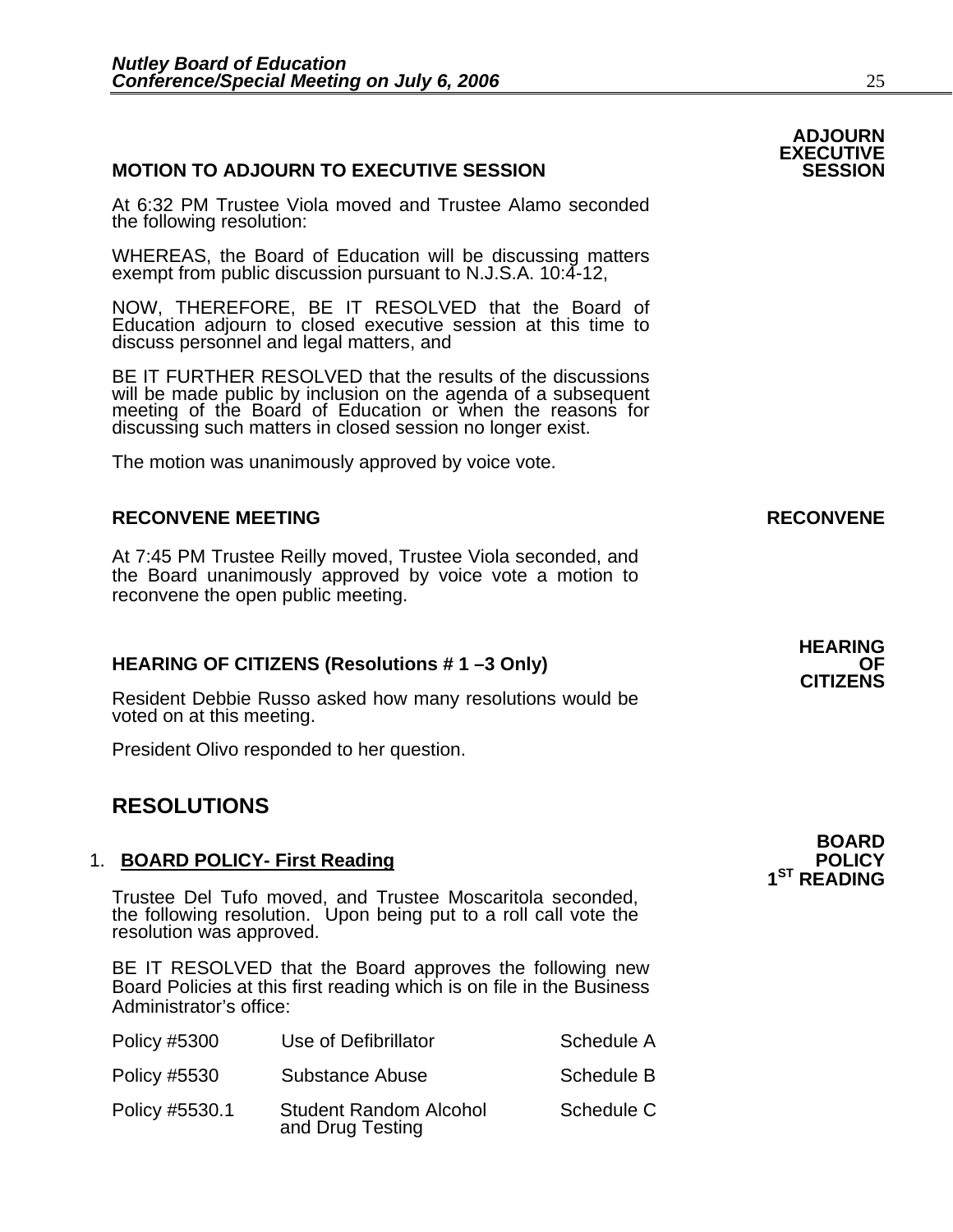# 2. **APPOINTMENTS – Summer Employment**

Trustee Del Tufo moved, and Trustee Moscaritola seconded, the following resolution. Upon being put to a roll call vote the resolution was approved.

BE IT RESOLVED that the Board of Education approves the following personnel be permitted to work during the summer of 2006 as follows:

| <b>Michael Kearney</b> | -five (5) days<br>per diem rate |
|------------------------|---------------------------------|
|                        |                                 |

Michael Fetherman -five (5) days per diem rate

John Schwarz -five (5) days<br>per diem rate

### **APPOINTMENT – Basic Skills Summer Enrichment Program**

BE IT RESOLVED that the Board of Education approves the appointment of the personnel listed below for the 2006 Basic Skills Summer Enrichment Program as part of the 2005/2006<br>Basic Skills Improvement Plan:

Simone Pereira Aide \$250

# **3. APPOINTMENT – Superintendent of Schools**

Trustee Casale moved, and Trustee Del Tufo seconded, the following resolution. Upon being put to a roll call vote the resolution was approved.

BE IT RESOLVED that the Board of Education appoints Mr.<br>Joseph Zarra as Superintendent of Schools at the salary of<br>\$149,244.00 as per the Superintendent's Employment Contract<br>between the Board of Education of the Township dated June 26, 2006.

**HEARING OF CITIZENS (Resolution #4 Only) OF CITIZENS**<br>**CITIZENS** President Olivo asked if anyone would like to come forward to discuss the following resolution regarding the contract with Pomptonian Food Service.

Linda Scarpa, Food Service Director for the Nutley Board of Education, expressed her concerns regarding the Resolution – Approval of Food Service Management Company.

**APPOINT**<br>SUPERINTENDENT OF **SCHOOLS**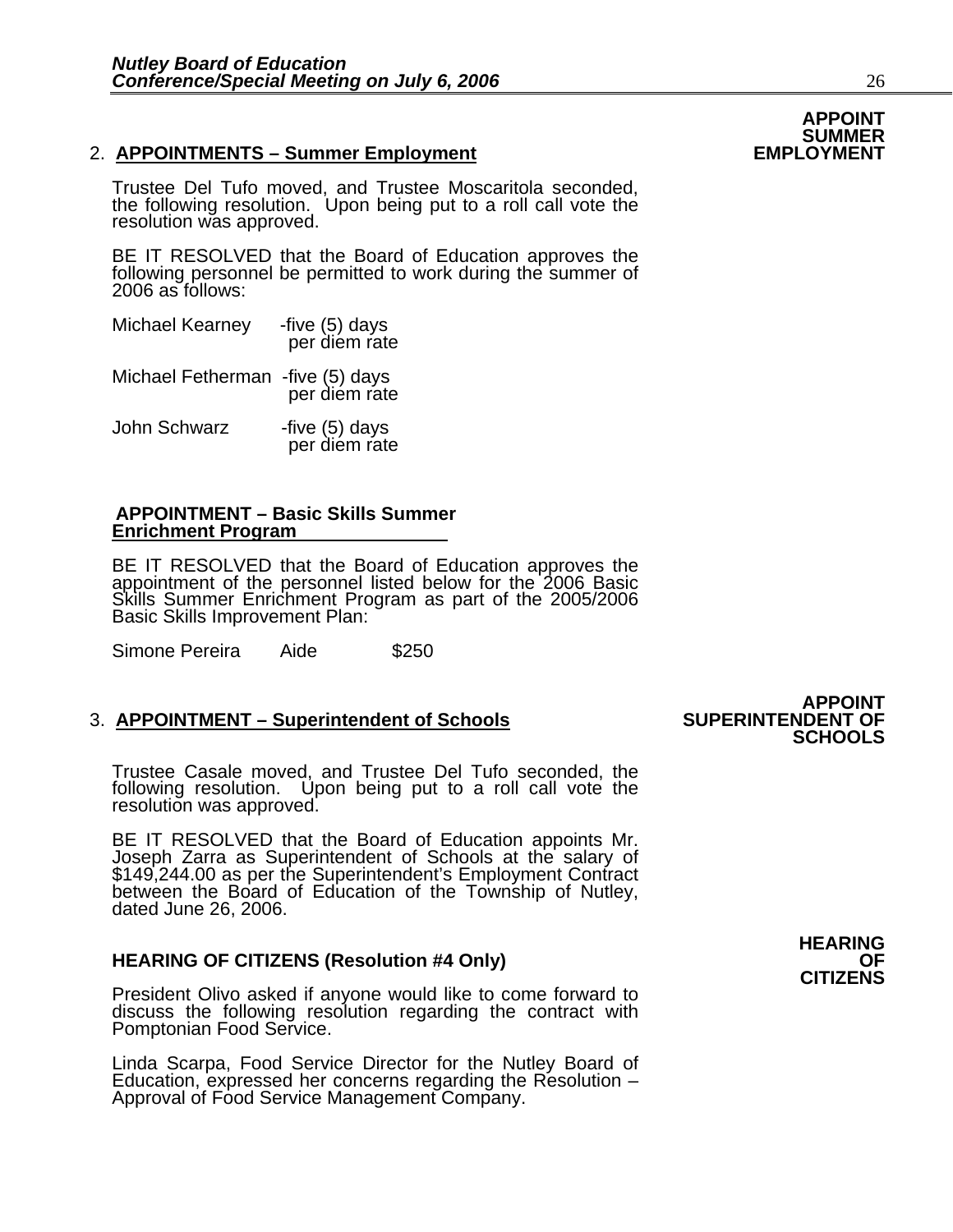Resident Debbie Russo expressed her concerns with Pomptonian Food Service and stated that she felt it was premature to vote on a contract with Pomptonian Food Service when they reneged on their promises of last year.

President Olivo stated that in the absence of a Business<br>Administrator last year he felt it was not managed properly and now with a Business Administrator in place it will be managed properly.

> **RESOLUTION TABLED - APPROVE FOOD SERVICE MANAGEMENT CO.**

### 4. **APPROVAL OF FOOD SERVICE MANANGMENT COMPANY**

Trustee Del Tufo moved, and Trustee Viola seconded, the following resolution.

Trustee Casale felt that this resolution should be tabled until the next scheduled meeting so things could be worked out with the contract.

Trustee Casale moved, and Trustee Alamo seconded to table the following resolution until the July 24, 2006 Regular Meeting.

Upon being put to a roll call vote the decision to table the resolution was approved.

BE IT RESOLVED that the Nutley Board of Education (herein referred to as the Local Education Agency) approve The Pomptonian, Inc. (herein referred to as the Food Service Management Company) as its Food Service Management Company for the 2006/2007 school year.

BE IT FURTHER RESOLVED that the Food Service Management Company shall receive, in addition to the costs of operation, a fee of \$.0524 per reimbursable meal and meal equivalent to compensate the Food Service Management shall be billed monthly as a cost of operation. The School Food Authority guarantees the payment of such costs and fee to the Food Service Management Company.

BE IT FURTHER RESOLVED that total meals are calculated by adding reimbursable meal pattern meals (breakfast, lunch and after school snack meals) served and meal equivalents. The number of School Breakfast Program, After School Snack<br>Program, and National School Lunch program meals served to<br>the children shall be determined by actual count. Cash<br>receipts, other than from Sales of National Lunch Pro Program meals served to the children, shall be divided by \$1.00 to arrive at an equivalent meal count.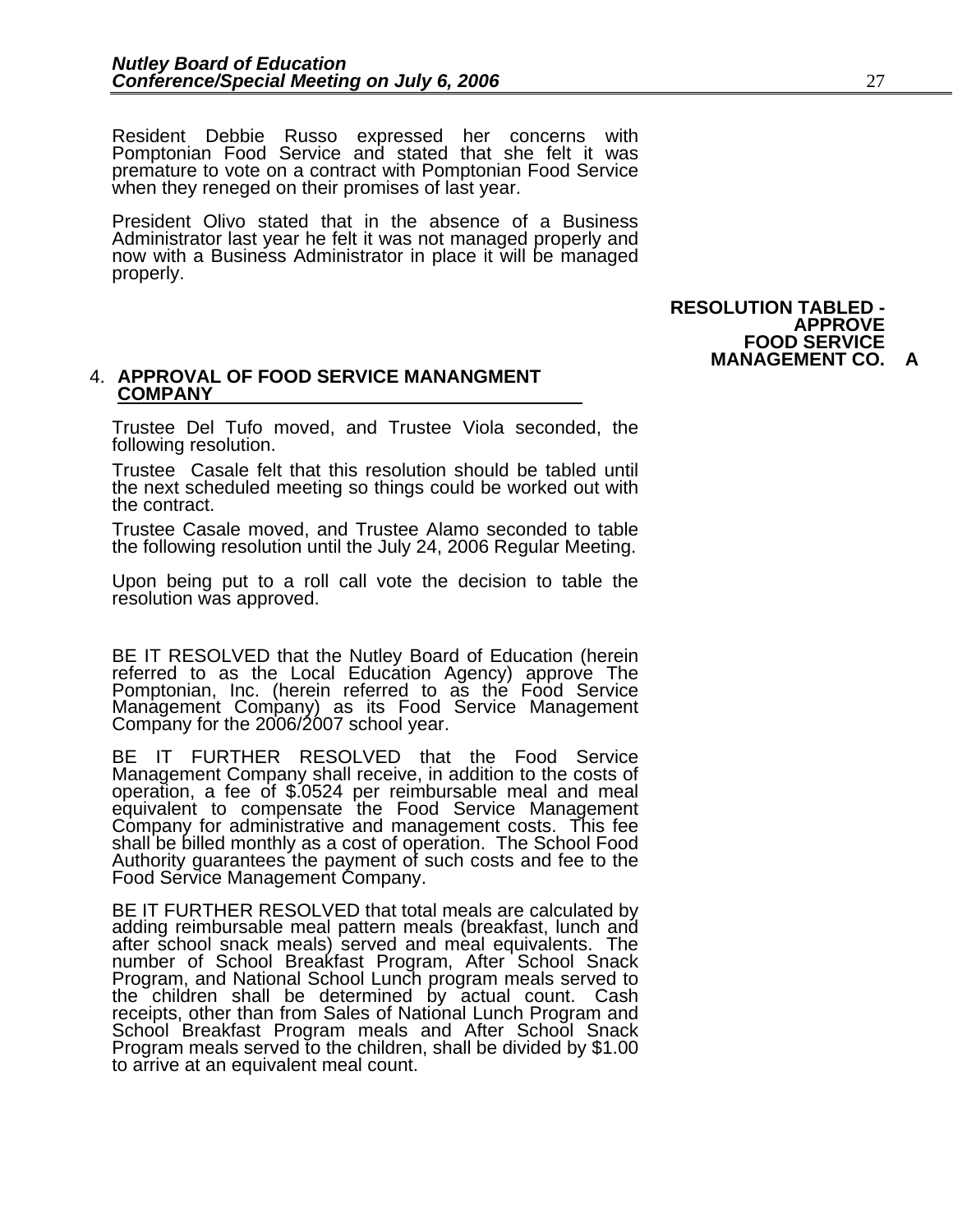BE IT FURTHER RESOLVED that the per meal management fee of \$.0524 will be multiplied by total meals.

BE IT FURTHER RESOLVED that the Food Service Management Company guarantees the Local Education Agency a minimum profit of two hundred ninety nine thousand<br>four hundred thirty three dollars (\$299,433.00) for school year<br>2006/2007. This guarantee is contingent upon the guarantee<br>requirements as stated below.

- Minimum of 170 serving days

-Adoption of Student Lunch Price List and Faculty Lunch Price<br>List

-Reimbursement rates for 2006-07 are not less than 2005-06

-Value of commodities for 2006-07 is not less than 2005-06

-Enrollment remains constant

-Board is responsible for kitchen equipment maintenance and repair, small wares purchases, and cleaning of floors in dining room and kitchen area

-No change in school policy that significantly affects operating expenses

-No change in Federal or State regulation that impacts cafeteria operating revenue or expense

-The Offer versus Serve policy is maintained

-No competitive sales during cafeteria operating hours

-Based on the Labor Schedule submitted with the proposal

-The Food Service Director will cooperate in implementing service initiatives as well as cost containment efforts

-The guaranteed profit will be reduced as the current Board of Education Food Service staff retires. The adjustment will be equal to the cost of replacing the retiring employee including wages, taxes, benefits and other employment related expenses

The Food Service Director must achieve the following specific objectives:

-Maintaining a food cost of 42% or lower

-Maintaining a paper cost of 4% or lower

-Maintaining a participation level in the reimbursable meal program equal to or greater than the previous year (District- wide paid meals 622, reduced 74 and free 101)

-Maintaining a cash sales level 3.5% greater than the previous year (high school \$521, middle school \$1,196 and elementary schools \$1,328 [all figures are daily])